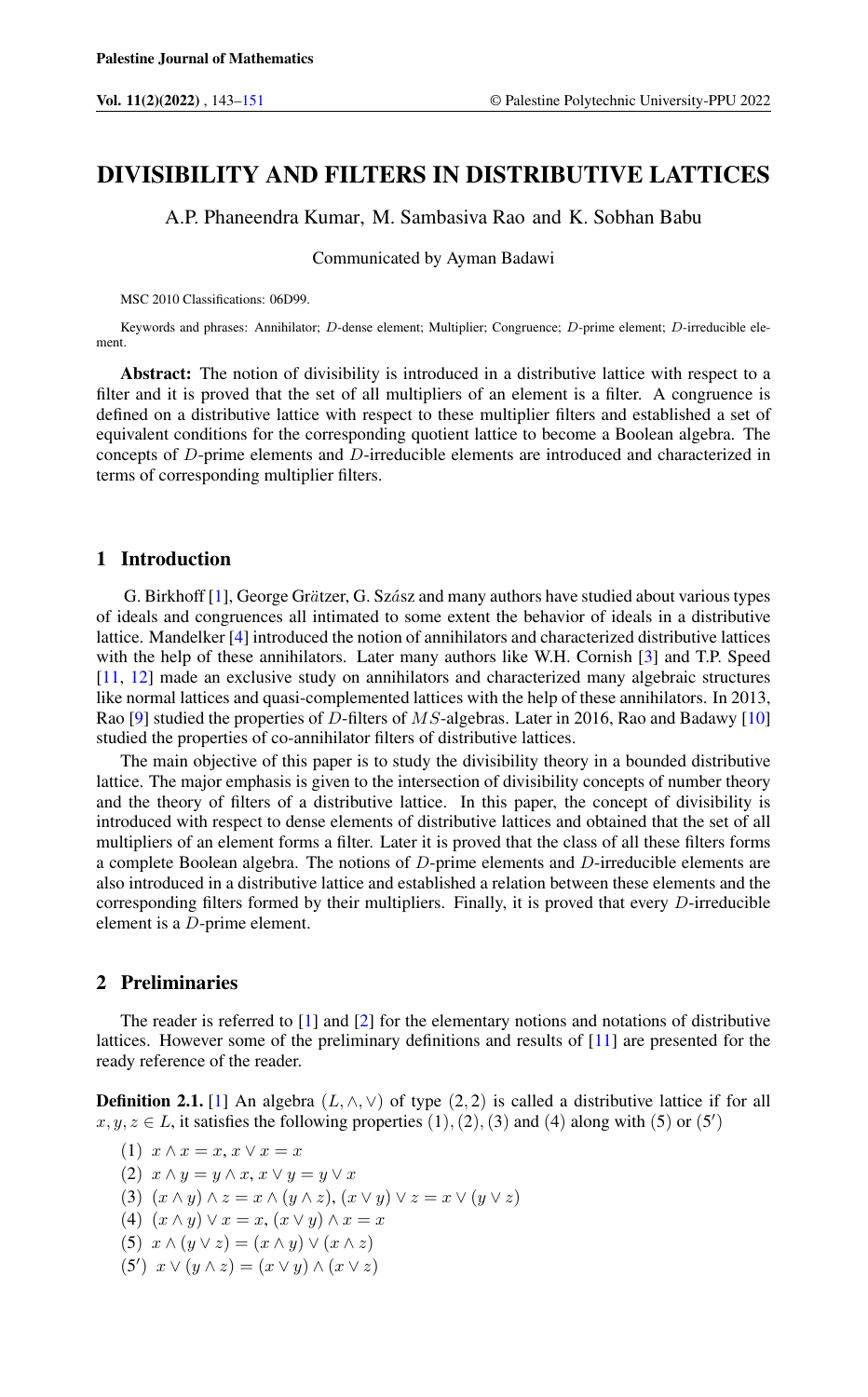A non-empty subset A of a lattice L is called an ideal(filter) of L if  $a \lor b \in A(a \land b \in A)$  and  $a \wedge x \in A$ ( $a \vee x \in A$ ) whenever  $a, b \in A$  and  $x \in L$ . The set  $\mathcal{I}(L)$  of all ideals of  $(L, \vee, \wedge, 0)$ forms a complete distributive lattice as well as the set  $\mathcal{F}(L)$  of all filters of  $(L, \vee, \wedge, 1)$  forms a complete distributive lattice. A proper ideal (filter)  $M$  of a lattice is called maximal if there exists no proper ideal (filter) N such that  $M \subset N$ .

**Definition 2.2.** [\[2\]](#page-7-4) Let  $(L, \wedge, \vee)$  be a lattice. A partial ordering relation  $\leq$  is defined on L by  $x \leq y$  if and only if  $x \wedge y = x$  and  $x \vee y = y$ . In this case, the pair  $(L, \leq)$  is called a partially ordered set. If  $x \leq y$  or  $y \leq x$  for all  $x, y \in L$ , then  $(L, \leq)$  is called totally ordered.

The set  $(a) = \{x \in L \mid x \le a\}$  is called a principal ideal generated by a and the set of all principal ideals is a sublattice of  $\mathcal{I}(L)$ . Dually the set  $[a] = \{x \in L \mid a \leq x\}$  is called a principal filter generated by a and the set of all principal filters is a sublattice of  $\mathcal{F}(L)$ . A proper ideal (proper filter) P of a lattice L is called prime if for all  $a, b \in L$ ,  $a \wedge b \in P$  ( $a \vee b \in P$ ) then  $a \in P$ or  $b \in P$ . Every maximal ideal (maximal filter) is prime.

**Definition 2.3.** [\[12\]](#page-8-1) Let L be a lattice with 0. For any non-empty subset A of L, the annihilator of A is defined as  $A^* = \{x \in L \mid a \wedge x = 0 \text{ for all } a \in A\}.$ 

If  $A = \{a\}$ , then we denote  $(\{a\})^*$  by  $(a)^*$ .

Lemma 2.4. [\[11\]](#page-8-0) *For any two elements* a, b *of a distributive lattice* L *with* 0*, we have*

- (1)  $a \leq b$  *implies*  $(b)^* \subseteq (a)^*$
- (2)  $(a \vee b)^* = (a)^* \cap (b)^*$
- (3)  $(a \wedge b)^{**} = (a)^{**} \cap (b)^{**}$
- (4)  $(a)^* = L$  *if and only if*  $a = 0$

An element a of a lattice L is called a *dense element* if  $(a)^* = \{0\}$ . The set D of all dense elements of a distributive lattice  $L$  forms a filter of  $L$ . Throughout the rest of this note,  $L$  stands for a bounded distributive lattice with bounds 0 and 1, unless otherwise mentioned.

#### 3 Divisibility and filters

In this section, the concept of D-divisibility is introduced in lattices and then some properties of the D-filters are observed. A congruence  $\theta$  is defined on L and established a set of equivalent conditions for the quotient lattice  $L_{\ell\theta}$  to become a Boolean algebra.

**Definition 3.1.** For any nonempty subset A of a lattice L, define  $A^\circ = \{x \in L \mid a \vee x \in$ D for all  $a \in A$ .

It is clear that  $L^{\circ} = D$  and  $D^{\circ} = L$ . It can be also observed that  $D \subseteq A^{\circ}$  for any subset A of a lattice L. For any  $a \in L$ , we simply represent  $({a})^{\circ}$  by  $(a)^{\circ}$ . Then clearly  $1^{\circ} = L$ .

**Proposition 3.2.** For any nonempty subset A of a lattice L,  $A^{\circ}$  is a filter of L such that  $D \subseteq A^{\circ}$ .

*Proof.* Clearly  $1 \in A^\circ$ . Let  $x, y \in A^\circ$ . Then  $a \lor x \in D$  and  $a \lor y \in D$  for all  $a \in A$ . Now  $a \vee (x \wedge y) = (a \vee x) \wedge (a \vee y) \in D$ . Hence  $x \wedge y \in A^{\circ}$ . Let  $x \in A^{\circ}$  and  $y \in L$  with  $x \leq y$ . Then  $a \vee x \le a \vee y$  for all  $a \in A$ . Thus  $a \vee y \in D$ . Hence  $y \in A^{\circ}$  for all  $a \in A$ . Therefore  $A^{\circ}$  is a filter of L. Form the definition of  $A^\circ$ , we get  $D \subseteq A^\circ$ .  $\Box$ 

Lemma 3.3. *For any two subsets* A *and* B *of a lattice* L*, we have*

- (1)  $A \subseteq B$  *implies*  $B^{\circ} \subseteq A^{\circ}$
- $(2)$   $A \subseteq A^{\circ\circ}$
- (3)  $A^{\circ\circ\circ} = A^{\circ}$
- (4)  $A^\circ = L$  *if and only if*  $A \subseteq D$

*Proof.* (1) Assume that  $A \subseteq B$ . Let  $x \in B^\circ$ . Then  $a \lor x \in D$  for all  $a \in B$ . Since  $A \subseteq B$ , we get  $a \lor x \in D$  for all  $a \in A$ . Therefore  $x \in A^{\circ}$ . Thus  $B^{\circ} \subseteq A^{\circ}$ .

(2) Let  $a \in A$ . Then for every  $x \in A^{\circ}$ , we get  $a \lor x \in D$ . Hence  $a \lor x \in D$  for all  $x \in A^{\circ}$ .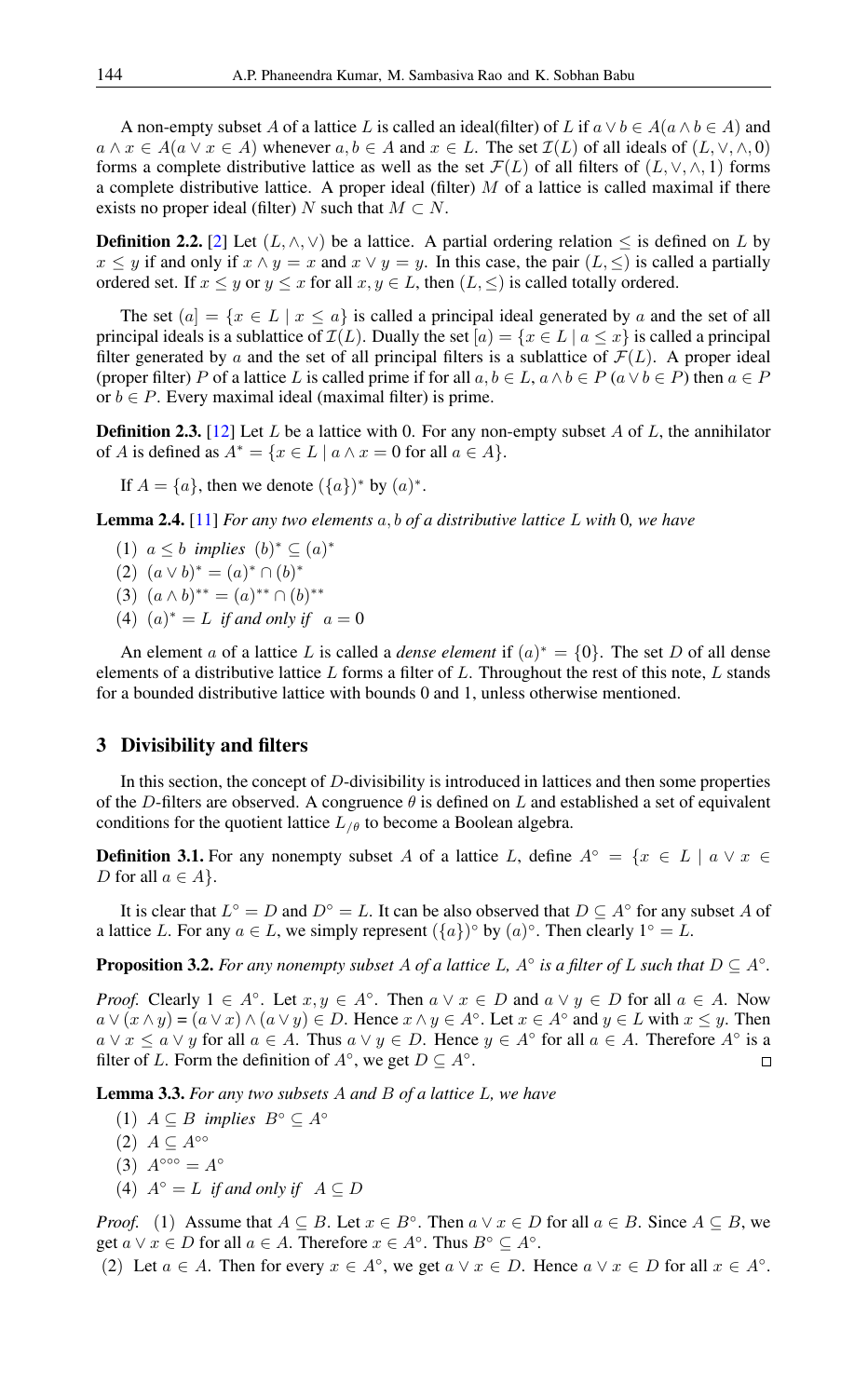Thus  $a \in A^{\circ\circ}$ . Therefore  $A \subseteq A^{\circ\circ}$ .

(3) From condition (2),  $A \subseteq A^{\circ\circ}$ . Then  $A^{\circ\circ\circ} \subseteq A^{\circ}$ . Again  $A^{\circ} \subseteq (A^{\circ})^{\circ\circ} = A^{\circ\circ\circ}$ . Therefore  $A^{\circ\circ\circ} = A^{\circ}.$ 

(4) Suppose  $A^{\circ} = L$ . Then  $0 \in A^{\circ}$ . Now  $a = a \vee 0 \in D$  for all  $a \in A$ . Hence  $a \in D$  for all  $a \in A$ . Therefore  $A \subseteq D$ . Conversely assume that  $A \subseteq D$ . Let  $x \in L$ . Then  $a \vee x \in D$  for all  $a \in A \subseteq D$ . Hence  $x \in A^{\circ}$ . Therefore  $A^{\circ} = L$ .  $\Box$ 

In case of filters, we have the following result:

Proposition 3.4. *For any two filters* F *and* G *of a lattice* L*, the following conditions hold:*

- $(1)$   $F^{\circ} \cap F^{\circ} = D$
- $(2)$   $(F \vee G)^{\circ} = F^{\circ} \cap G^{\circ}$
- $(3)$   $(F \cap G)^{\circ \circ} = F^{\circ \circ} \cap G^{\circ \circ}$

*Proof.* (1) Clearly  $D \subseteq F^{\circ} \cap F^{\circ\circ}$ . Conversely, let  $x \in F^{\circ} \cap F^{\circ\circ}$ . Then  $x = x \lor x \in D$ . Hence, it yields  $F^{\circ} \cap F^{\circ \circ} \subseteq D$ . Therefore  $F^{\circ} \cap F^{\circ \circ} = D$ .

(2) Clearly  $(F \vee G)^{\circ} \subseteq F^{\circ} \cap G^{\circ}$ . Conversely, let  $x \in F^{\circ} \cap G^{\circ}$ . Let  $c \in F \vee G$  be an arbitrary element. Then we can write  $c = i \wedge j$  for some  $i \in F$  and  $j \in G$ . Since  $x \in F^{\circ} \cap G^{\circ}$ , we get  $x \vee i \in D$  and  $x \vee J \in D$  Now  $x \vee c = x \vee (i \wedge j) = (x \vee i) \wedge (x \vee j) \in D$ . Hence  $x \in (F \vee G)^{\circ}$ . Thus  $F \circ \cap G \circ \subseteq (F \vee G) \circ$ . Therefore  $(F \vee G) \circ = F \circ \cap G \circ$ .

(3) Clearly  $(F \cap G)^\circ \subseteq F^\circ \cap G^\circ \circ$ . Conversely, let  $x \in F^\circ \cap G^\circ \circ$ ,  $y \in (F \cap G)^\circ$ ,  $f \in F$  and  $g \in G$ . Clearly  $f \vee g \in F \cap G$ . Now

$$
y \in (F \cap G)^{\circ} \Rightarrow y \vee (f \vee g) \in D \qquad \text{since } f \vee g \in F \cap G
$$
  
\n
$$
\Rightarrow (y \vee f) \vee g \in D \qquad \text{for all } g \in G
$$
  
\n
$$
\Rightarrow y \vee f \in G^{\circ}
$$
  
\n
$$
\Rightarrow x \vee (y \vee f) \in D \qquad \text{since } x \in G^{\circ \circ}
$$
  
\n
$$
\Rightarrow (x \vee y) \vee f \in D \qquad \text{for all } f \in F
$$
  
\n
$$
\Rightarrow x \vee y \in F^{\circ}
$$
  
\n
$$
\Rightarrow x \vee y \in F^{\circ} \cap F^{\circ \circ} = D \quad \text{since } x \in F^{\circ \circ}
$$
  
\n
$$
\Rightarrow x \in (y)^{\circ} \qquad \text{for all } y \in (F \cap G)^{\circ}
$$
  
\n
$$
\Rightarrow x \in (F \cap G)^{\circ \circ}
$$

Hence  $F^{\circ\circ} \cap G^{\circ\circ} \subseteq (F \cap G)^{\circ\circ}$ . Therefore  $(F \cap G)^{\circ\circ} = F^{\circ\circ} \cap G^{\circ\circ}$ .

 $\Box$ 

The following corollary is a direct consequence of the above results.

**Corollary 3.5.** Let L be a lattice. For any  $a, b \in L$ , we have the following:

- $(1)$   $([a))^{\circ} = (a)^{\circ}$
- (2)  $a \leq b$  *implies*  $(a)^\circ \subseteq (b)^\circ$
- (3)  $(a \wedge b)^{\circ} = (a)^{\circ} \cap (b)^{\circ}$
- (4)  $(a \vee b)$ <sup>°</sup>° =  $(a)$ <sup>°</sup>° ∩  $(b)$ <sup>°</sup>°
- (5)  $(a)^\circ = L$  *if and only if a is dense*

The following result is a simple observation in a lattice.

**Lemma 3.6.** *Let*  $L$  *be a lattice and*  $a, b \in L$ *. Then we have* 

- (1)  $(a)^\circ = (b)^\circ$  *implies*  $(a \wedge x)^\circ = (b \wedge x)^\circ$  *for all*  $x \in L$
- (2)  $(a)^\circ = (b)^\circ$  *implies*  $(a \lor x)^\circ = (b \lor x)^\circ$  *for all*  $x \in L$

*Proof.* (1) Let  $(a)^\circ = (b)^\circ$ . Then  $(a \wedge x)^\circ = (a)^\circ \cap (x)^\circ = (b)^\circ \cap (x)^\circ = (b \wedge x)^\circ$ . (2) Let  $(a)^\circ = (b)^\circ$ . Then  $(a \vee x)^\circ = (a)^\circ \cap (x)^\circ = (b)^\circ \cap (x)^\circ = (b \vee x)^\circ$ . Hence  $(a \vee x)^{\circ \circ \circ} = (b \vee x)^{\circ \circ \circ}$ . Therefore  $(a \vee x)^{\circ} = (b \vee x)^{\circ}$ .  $\Box$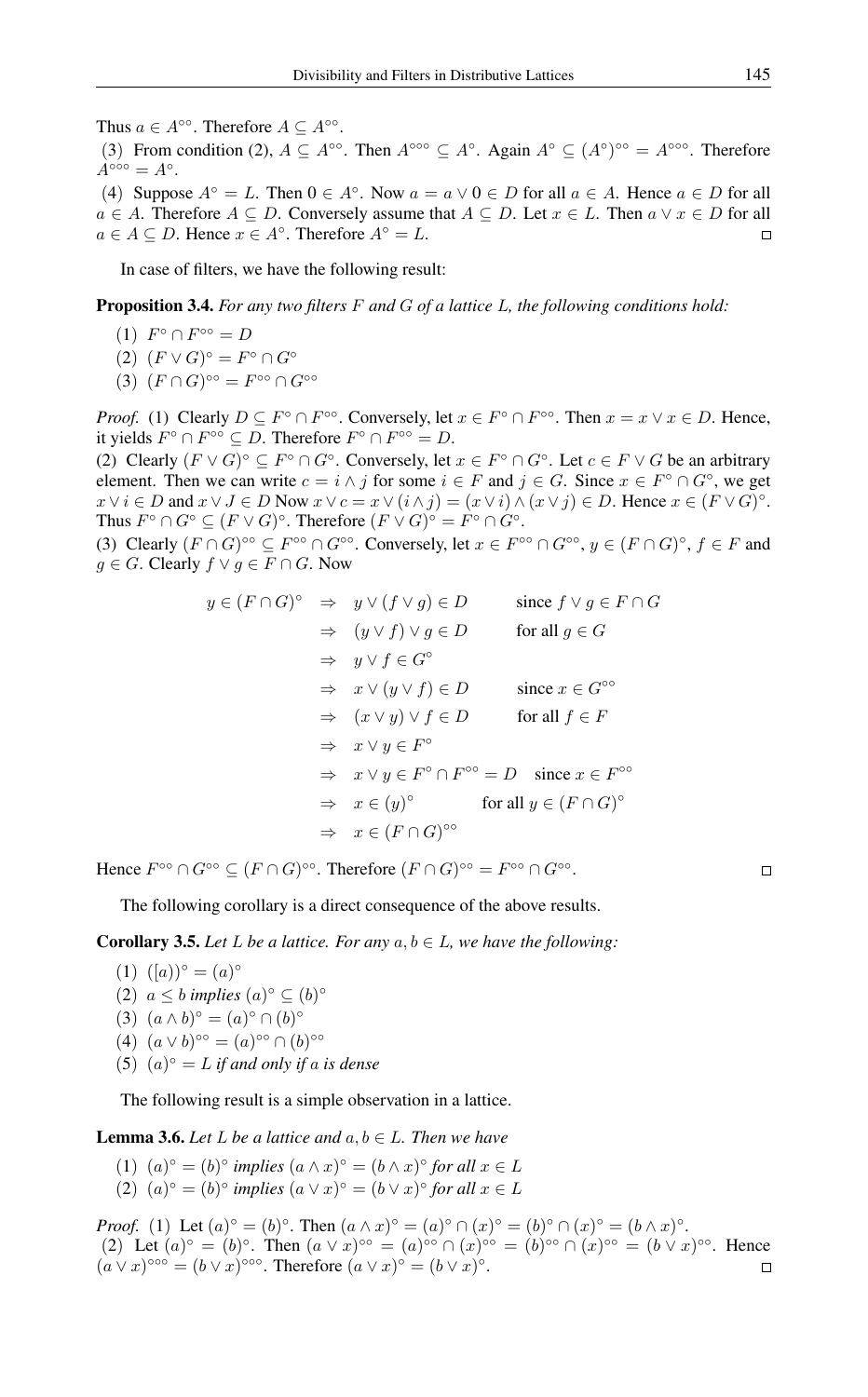**Definition 3.7.** Let  $a, b \in L$  and D be the set of all dense elements of L. Then we say that a is a divisor of b or a divides b with respect to D. If  $(b)^\circ = (a \vee c)^\circ$  for some  $c \in L$ . In this case we write it as  $(a|b)_D$ .

The following lemma reveals some facts about divisibility in lattices.

**Lemma 3.8.** Let L be a lattice. For any  $a, b, c \in L$ , we have the following properties:

- $(1)$   $(a|a)_{D}$
- (2) If  $a \leq b$  *then*  $(a|b)$
- (3) *If*  $(a)^{\circ} = (b)^{\circ}$  *then*  $(a|b)_{D}$  *and*  $(b|a)_{D}$
- (4) *If*  $(a|b)$ <sup>*D*</sup> *and*  $(b|c)$ <sup>*D*</sup> *then*  $(a|c)$ <sup>*D*</sup>
- (5) *If*  $(a|b)_D$  *then*  $(a|b \vee x)_D$  *for all*  $x \in L$
- (6) *If*  $(a|b)_D$  *then*  $(a \vee x|b \vee x)_D$  *and*  $(a \wedge x|b \wedge x)_D$  *for all*  $x \in L$ *.*

*Proof.* (1) Let  $a \in L$ . Since  $a = a \vee a$ , we get  $(a)^\circ = (a \vee a)^\circ$  for some  $a \in L$ . Hence  $(a|a)_D$ . (2) Let  $a \leq b$ . Then  $b = a \vee b$ . Hence  $(b)^\circ = (b \vee a)^\circ$ . Therefore  $(a \mid b)_D$ .

(3) Let  $(a)^\circ = (b)^\circ$ . Then we get  $(a \vee b)^\circ = (b \vee b)^\circ = (b)^\circ$ . Thus  $(a \vee b)^\circ = (b)^\circ$ . Therefore  $(a|b)_D$ . Similarly we get  $(b|a)_D$ .

(4) Let  $(a|b)_D$  and  $(b|c)_D$ . Then  $(b)^\circ = (a \vee x)^\circ$  for some  $x \in L$  and  $(c)^\circ = (b \vee y)^\circ$  for some  $y \in L$ . Now  $(c)^\circ = (b \vee y)^\circ = (a \vee x \vee y)^\circ$ . Therefore  $(a \mid c)_D$ .

(5) Let  $(a|b)_D$ . Then  $(b)^\circ = (a \vee y)^\circ$  for some  $y \in L$ . Hence  $(b \vee x)^\circ = (a \vee y \vee x)^\circ =$  $(a \vee (x \vee y))$ °. Therefore  $(a \mid b \vee x)_{D}$ .

(6) Let  $(a|b)_D$ . Then  $(b)^\circ = (a \vee y)^\circ$  for some  $y \in L$ . Hence  $(b \vee x)^\circ = (a \vee x \vee y)^\circ$  for some  $x \in L$ . Therefore  $(a \vee x | b \vee x)_D$ . Similarly we can prove that  $(a \wedge x | b \wedge x)_D$ .

**Definition 3.9.** Let L be a lattice and  $a \in L$ . Then define  $(a)^{\perp}$  as the set of all multipliers of a. That is  $(a)^{\perp} = \{x \in L \mid (a|x)_D\}.$ 

It is clear that  $(1)^{\perp} = D$  and  $(0)^{\perp} = L$ .

**Lemma 3.10.** Let L be a lattice. For any  $a \in L$ ,  $(a)^{\perp}$  is a filter of L such that  $D \subseteq (a)^{\perp}$ .

*Proof.* Clearly  $1 \in L$ . Hence  $(a)^{\perp}$  is non-empty. Let  $x, y \in (a)^{\perp}$ . Then  $(a|x)_D$  and  $(a|y)_D$ . Since  $(a|x)_D$ , we get  $(x)^\circ = (a \vee t)^\circ$  for some  $t \in L$ . Since  $(a|y)_D$ , we get  $(y)^\circ = (a \vee s)^\circ$  for some  $s \in L$ . Now  $(x \wedge y)^\circ = (x)^\circ \cap (y)^\circ = (a \vee t)^\circ \cap (a \vee s)^\circ = ((a \vee t) \wedge (a \vee s))^\circ = (a \vee (t \wedge s))^\circ$ . Hence  $(a|x \wedge y)$ <sub>D</sub>. Therefore  $x \wedge y \in (a)^{\perp}$ . Let  $x \in (a)^{\perp}$  and  $x \leq y$ . Then  $(a|x)$ <sub>D</sub>. Hence  $(x)^\circ = (a \vee t)^\circ$  for some  $t \in L$ . Since  $x \leq y$ , we get  $(x)^\circ \subseteq (y)^\circ$ . Since  $(x)^\circ = (a \vee t)^\circ$ , we get  $(x \vee y)$ <sup>o</sup> =  $(a \vee t \vee y)$ <sup>o</sup>. Hence  $(y)$ <sup>o</sup> =  $(a \vee t \vee y)$ <sup>o</sup>. It yields  $(a|y)$ <sub>*D*</sub>. Thus  $y \in (a)$ <sup> $\perp$ </sup>. Therefore  $(a)$ <sup>⊥</sup> is a filter of *L*. Let  $x \in D$ . Then  $(x)$ <sup>o</sup> = *L*. For any  $c \in D$ , we have clearly  $a \vee c \in D$ . Hence  $(a \vee c)^{\circ} = L$ . Thus  $(x)^{\circ} = (a \vee c)^{\circ} = L$ . Thus  $(a \mid x)_D$ , which means  $x \in (a)^{\perp}$ . Therefore  $D \subseteq (a)^{\perp}.$  $\Box$ 

**Lemma 3.11.** *Let L be a lattice. For any*  $a, b \in L$ *, we have the following properties:* 

 $(1) a \in (a)^{\perp}$ (2)  $a \in (b)^\perp$  *implies*  $(a)^\perp \subseteq (b)^\perp$ (3)  $a \leq b$  *implies*  $(b)^{\perp} \subseteq (a)^{\perp}$ (4)  $(a)^\circ = (b)^\circ$  *implies*  $(a)^\perp = (b)^\perp$  $(5)$   $(a)^{\perp} \cap (b)^{\perp} = (a \vee b)^{\perp}$ 

*Proof.* (1) Let  $a \in L$ . Since  $a = a \vee a$ , we get  $(a)^\circ = (a \vee a)^\circ$  for this  $a \in L$ . Hence  $(a|a)_D$ . Therefore  $a \in (a)^{\perp}$ .

(2) Let  $a \in (b)^{\perp}$ . Then  $(b|a)_{D}$ . Hence  $(a)^{\circ} = (b \vee t)^{\circ}$  for some  $t \in L$ . Let  $x \in (a)^{\perp}$ . Then  $(a|x)_D$ . Hence  $(x)^\circ = (a \vee s)^\circ$  for some  $s \in L$ . Thus  $(x)^\circ = (a \vee s)^\circ = (b \vee t \vee s)^\circ$ . Hence  $(b|x)_D$ . Thus  $x \in (b)^{\perp}$ . Therefore  $(a)^{\perp} \subseteq (b)^{\perp}$ .

(3) Let  $a \leq b$  and  $x \in (b)^{\perp}$ . Then  $(b|x)_D$ . Hence  $(x)^\circ = (b \vee t)^\circ$  for some  $t \in L$ . Thus  $(x)$ <sup>o</sup> =  $(a \vee b \vee t)$ <sup>o</sup> (because of  $a \leq b$ ). Hence  $(a \mid x)$ <sub>*D*</sub>. Therefore  $x \in (a)$ <sup> $\perp$ </sup>.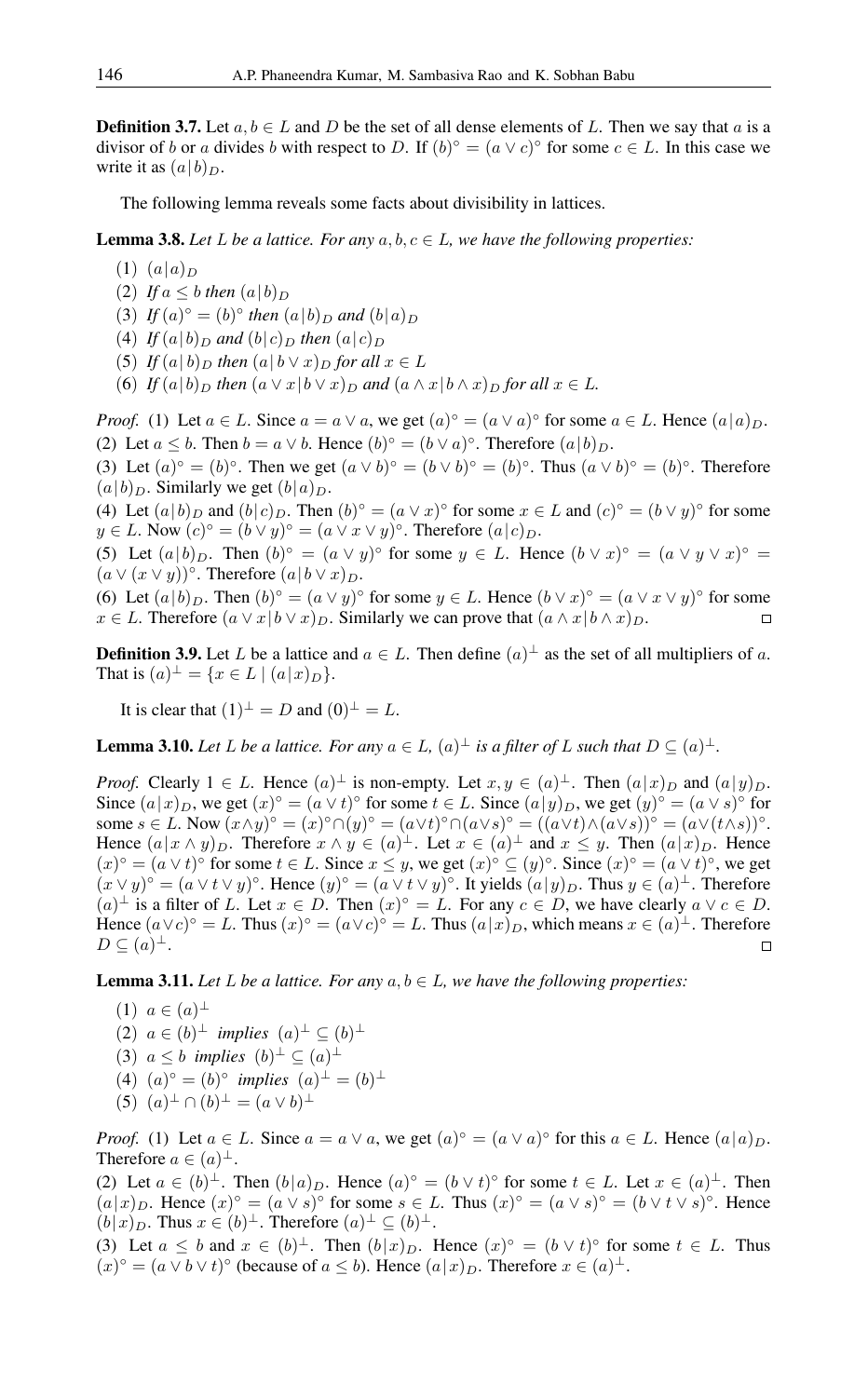(4) Assume that  $(a)^\circ = (b)^\circ$ . Let  $x \in (a)^\perp$ . Then  $(a|x)_D$ . Hence  $(x)^\circ = (a \vee t)^\circ$  for some  $t \in L$ . Thus  $(x)^\circ = (b \vee t)^\circ$ . Hence  $(b|x)_D$ . Therefore  $x \in (b)^\perp$ , which means  $(a)^\perp \subseteq (b)^\perp$ . Similarly, we can prove that  $(b)^{\perp} \subseteq (a)^{\perp}$ .

(5) Clearly  $(a \vee b)^{\perp} \subseteq (a)^{\perp} \cap (b)^{\perp}$ . Conversely, let  $x \in (a)^{\perp} \cap (b)^{\perp}$ . Then  $x \in (a)^{\perp}$  and  $x \in (b)^{\perp}$  imply that  $(a|x)_D$  and  $(b|x)_D$ . Hence  $(x)^\circ = (a \vee c)^\circ$  and  $(x)^\circ = (b \vee d)^\circ$  for some  $c, d \in L$ . Now  $(x)$ <sup>oo</sup> =  $(x)$ <sup>oo</sup>  $\cap (x)$ <sup>oo</sup> =  $(a \vee c)$ <sup>oo</sup>  $\cap (b \vee d)$ <sup>oo</sup> =  $(a \vee c \vee b \vee d)$ <sup>oo</sup>. It yields  $(x)^\circ = (x)^{\circ\circ\circ} = (a \vee c \vee b \vee d)^{\circ\circ\circ} = (a \vee c \vee b \vee d)^\circ$ . Hence  $(a \vee b \vee x)_D$ . Thus  $x \in (a \vee b)^\perp$ . Therefore  $(a)^{\perp} \cap (b)^{\perp} = (a \vee b)^{\perp}$ .

**Proposition 3.12.** Let L be a lattice and  $d \in L$ . Then  $(d)^{\circ} = D$  if and only if  $(d)^{\perp} = L$ .

*Proof.* Assume that  $(d)^\circ = D$ . Then  $(d)^\circ = D = (0)^\circ$ . Hence  $(0)^\circ = (d)^\circ = (0 \vee d)^\circ$ . Thus  $(d|0)_D$ . Therefore  $0 \in (d)^{\perp}$ . Since  $0 \in (d)^{\perp}$ , we get  $(0)^{\perp} \subseteq (d)^{\perp}$ . Therefore  $(d)^{\perp} = L$ . Conversely, let  $(d)^{\perp} = L$ . Then  $0 \in (d)^{\perp}$ . Hence  $(d|0)_D$ . Thus  $(0)^\circ = (d \vee s)^\circ$  for some  $s \in L$ . Therefore  $(d)^{\circ} = (0 \vee d)^{\circ} = (d \vee d \vee s)^{\circ} = (d \vee s)^{\circ} = (0)^{\circ} = D.$ 

Let us denote the set of all filters of the form  $(x)^{\perp}$ ,  $x \in L$  by  $\mathcal{F}^{\perp}(L)$ . In general,  $\mathcal{F}^{\perp}(L)$ is not a sublattice of  $\mathcal{F}(L)$  of all filters of L. For, consider the following distributive lattice  $L = \{0, a, b, c, d, 1\}$  whose Hasse diagram is given by:



Then clearly  $(b)^{\perp} = \{b, d, 1\}$  and  $(d)^{\perp} = \{d, 1\}$ . Hence  $(b)^{\perp} \vee (d)^{\perp} = \{b, d, 1\} \vee \{d, 1\} =$  $\{b, d, 1\}$ . But  $(b \wedge d)^{\perp} = (a)^{\perp} = \{a, b, d, 1\}$ . Thus  $(b)^{\perp} \vee (d)^{\perp} \neq (b \wedge d)^{\perp}$ . Therefore  $\mathcal{F}^{\perp}(L)$  is not a sublattice of  $\mathcal{F}(L)$ .

However, we have the following theorem.

**Theorem 3.13.** For any lattice L, the set  $\mathcal{F}^{\perp}(L)$  forms a complete distributive lattice on its own.

*Proof.* For any  $(a)^{\perp}, (b)^{\perp} \in \mathcal{F}^{\perp}(L)$  (where  $a, b \in L$ ), define as follows:

$$
(a)^{\perp} \cap (b)^{\perp} = (a \vee b)^{\perp} \text{ and } (a)^{\perp} \sqcup (b)^{\perp} = (a \wedge b)^{\perp}
$$

From Lemma 3.11(5),  $(a \vee b)^{\perp}$  is the infimum of both  $(a)^{\perp}$  and  $(b)^{\perp}$  in  $\mathcal{F}^{\perp}$ . Since  $a \wedge b \le a$ and  $a \wedge b \leq b$ , we get  $(a)^{\perp} \subseteq (a \wedge b)^{\perp}$ ,  $(b)^{\perp} \subseteq (a \wedge b)^{\perp}$ . Therefore  $(a \wedge b)^{\perp}$  is an upper bound of  $(a)^\perp$  and  $(b)^\perp$ . Let  $(c)^\perp$  be an upper bound of  $(a)^\perp$  and  $(b)^\perp$ . Then  $(a)^\perp \subseteq (c)^\perp$  and  $(b)^{\perp} \subseteq (c)^{\perp}$ . Hence  $a \in (c)^{\perp}$  and  $b \in (c)^{\perp}$ . Since  $(c)^{\perp}$  is a filter, we get  $a \wedge b \in (c)^{\perp}$ , which implies that  $(a \wedge b)^{\perp} \subseteq (c)^{\perp}$ . Thus  $(a \wedge b)^{\perp}$  is the least upper bound of  $(a)^{\perp}$  and  $(b)^{\perp}$ . Hence  $(a)^{\perp} \sqcup (b)^{\perp} = (a \wedge b)^{\perp}$ . Therefore  $\mathcal{F}^{\perp}(L)$  is a lattice. We now prove the distributivity of these filters. For any  $(a)^{\perp}, (b)^{\perp}, (c)^{\perp} \in \mathcal{F}^{\perp}(L)$ , we have

$$
(a)^{\perp} \sqcup \{(b)^{\perp} \cap (c)^{\perp}\} = (a)^{\perp} \sqcup (b \vee c)^{\perp}
$$
  
=  $(a \wedge (b \vee c))^{\perp}$   
=  $((a \wedge b) \vee (a \wedge c))^{\perp}$   
=  $(a \wedge b)^{\perp} \cap (a \wedge c)^{\perp}$   
=  $((a)^{\perp} \sqcup (b)^{\perp}) \cap ((a)^{\perp} \sqcup (c)^{\perp}).$ 

Therefore  $(\mathcal{F}^{\perp}(L), \cap, \sqcup)$  is a distributive lattice. Let  $a, b \in L$ . Then  $(a)^{\perp}, (b)^{\perp} \in \mathcal{F}^{\perp}(L)$ . Define  $(a)^{\perp} \leq (b)^{\perp} \Leftrightarrow (a)^{\perp} \subseteq (b)^{\perp}$ . Clearly  $(\mathcal{F}^{\perp}(L), \leq)$  is a partially ordered set. Clearly L and  $\{1\}$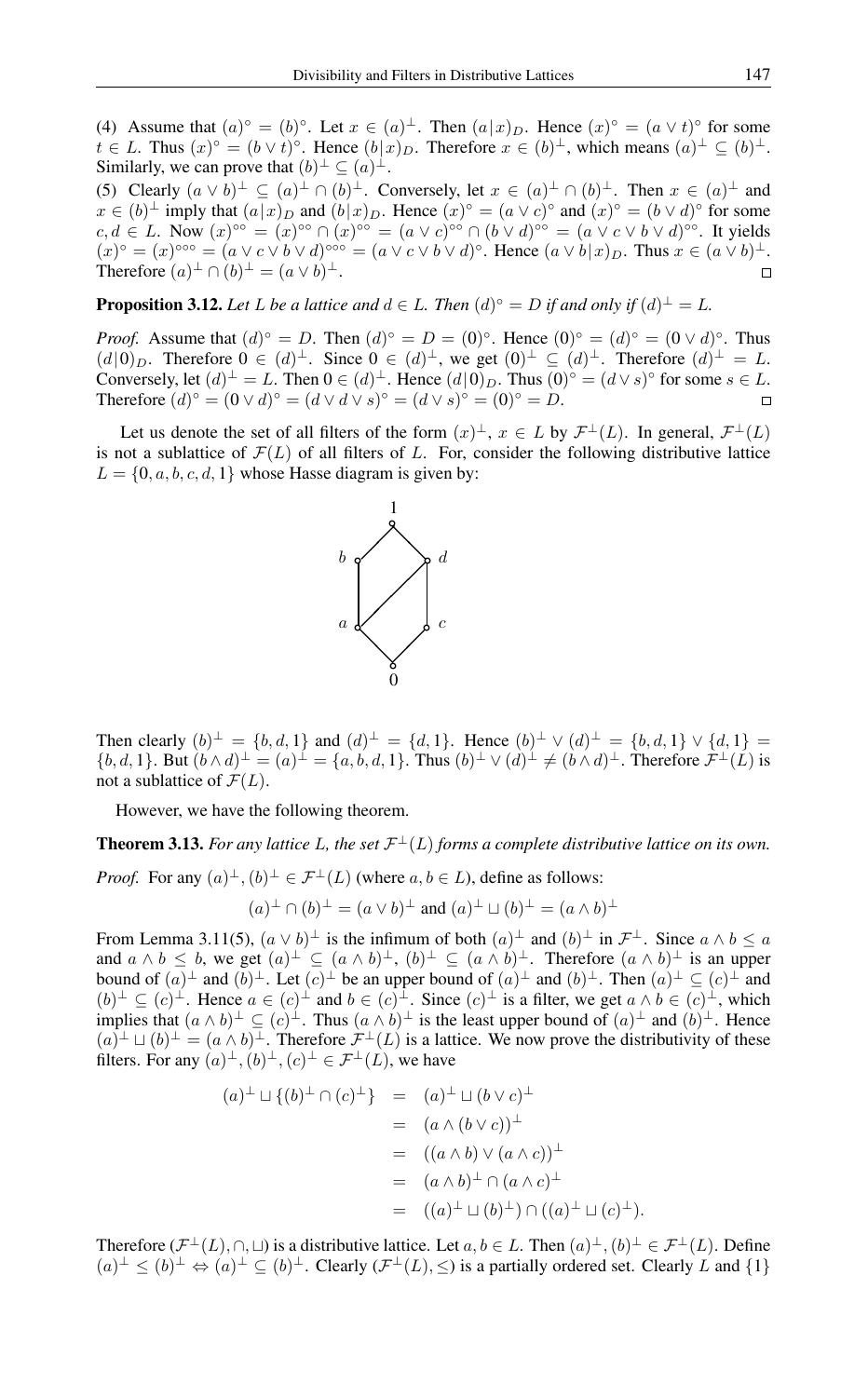are the bounds for  $\mathcal{F}^{\perp}(L)$ . Also by the extension of the property of Lemma 3.11(5), we get  $\mathcal{F}^{\perp}(L)$  is a bounded and complete distributive lattice.  $\Box$ 

We now introduce a congruence  $\theta$  on L in the following:

**Definition 3.14.** Let L be a lattice. For any  $a, b \in L$ , define a relation  $\theta$  on L as follows:

 $(a, b) \in \theta$  if and only if  $(a)^{\perp} = (b)^{\perp}$ .

Lemma 3.15. *Let* L *be a lattice. Then the relation* θ *defined above is a congruence on* L*.*

*Proof.* Clearly  $\theta$  is an equivalence relation on L. Assume that  $(a, b), (c, d) \in \theta$ . Then we get  $(a)^{\perp} = (b)^{\perp}$  and  $(c)^{\perp} = (d)^{\perp}$ . Now  $(a \vee c)^{\perp} = (a)^{\perp} \cap (c)^{\perp} = (b)^{\perp} \cap (d)^{\perp} = (b \vee d)^{\perp}$ . Therefore  $(a \lor c, b \lor d) \in \theta$ . Dually  $(a \land c)^{\perp} = (a)^{\perp} \sqcup (c)^{\perp} = (b)^{\perp} \sqcup (d)^{\perp} = (b \land d)^{\perp}$ . Hence  $(a \wedge c)^{\perp} = (b \wedge d)^{\perp}$ . Thus  $(a \wedge c, b \wedge d) \in \theta$ . Therefore  $\theta$  is congruence on L.  $\Box$ 

We know that, for any congruence  $\theta$  on L,  $L_{/\theta} = \{ [x]_{\theta} \mid x \in L \}$ , (where  $[x]_{\theta}$  is the congruence class of x modulo  $\theta$ ) is a distributive lattices with respect to the operations

$$
[x]_{\theta} \wedge [y]_{\theta} = [x \wedge y]_{\theta} \quad \text{and} \quad [x]_{\theta} \vee [y]_{\theta} = [x \vee y]_{\theta}
$$

for all  $x, y \in L$ . Now, define a mapping  $\rho: L \to L_{/\theta}$  by  $\rho(x) = [x]_{\theta}$  for all  $x \in L$ . Then clearly  $\rho$  is a natural homomorphism. Also  $\rho$  is a surjective mapping.

**Definition 3.16.** An element a of a lattice L is called D-dense if  $(a)^\circ = D$ .

**Lemma 3.17.** Let L be a lattice. Then  $D'(L) = \{x \in L \mid (x)^\circ = D\}$  is an ideal of L.

*Proof.* Clearly  $0 \in D'(L)$ . Let  $x, y \in D'(L)$ . Then  $(x)^\circ = D = (y)^\circ$ . Now  $(x \vee y)^\circ$  =  $(x)$ <sup>o</sup>°  $\cap$   $(y)$ <sup>o</sup>° =  $D$ °  $\cap$   $D$ ° =  $L \cap L = L$ . Hence  $(x \vee y)$ <sup>°</sup> =  $(x \vee y)$ <sup>°</sup>° =  $L$ ° =  $D$ . Therefore  $x \vee y \in D'(L)$ . Let  $x \in D'(L)$  and  $y \in L$ . Since  $x \in D'(L)$ , we get  $(x)^\circ = D$ . Now  $(x \wedge y)^\circ \subseteq (x)^\circ = D$ . Hence  $(x \wedge y)^\circ = D$  (since  $D \subseteq (x \wedge y)^\circ$ ). Thus  $x \wedge y \in D'(L)$ . Therefore  $D'(L)$  is an ideal of L.  $\Box$ 

**Lemma 3.18.**  $D'(L)$  *is the zero congruence class of*  $L_{/\theta}$  *and* D *is the unit congruence of*  $L_{/\theta}$ *.* 

*Proof.* For any  $a, b \in D'(L)$ , we have  $(a)^\circ = D = (b)^\circ$ . Hence  $(a)^\perp = (b)^\perp$ . Thus  $(a, b) \in \theta$ . Therefore  $D'(L)$  is a congruence class of  $L_{/\theta}$ . For any  $a \in D'(L)$  and  $x \in L$ , we get  $[a]_{\theta} \wedge [x]_{\theta} =$  $[a \wedge x]_{\theta} = D'(L)$  (because of  $a \wedge x \in D'(L)$ ). That is  $D'(L) \cap [x]_{\theta} = [a]_{\theta} \cap [x]_{\theta} = [a \wedge x]_{\theta} = D'(L)$ (because of  $a \in D'(L)$ ). Hence  $D'(L) \subseteq [x]_{\theta}$  for all  $x \in L$ , which means  $D'(L)$  is the zero congruence of  $L_{/\theta}$ . For any  $a, b \in D$ , we have  $(a)^\circ = L = (b)^\circ$ . Hence  $(a)^\perp = (b)^\perp$ . Thus  $(a, b) \in \theta$ . Therefore D is a congruence class of  $L_{\theta}$ . For any  $a \in D$  and  $x \in L$ , we get  $[a]_\theta \vee [x]_\theta = [a \vee x]_\theta = D$  (because of  $a \vee x \in D$ ). That is  $D \vee [x]_\theta = [a]_\theta \vee [x]_\theta = [a \vee x]_\theta = D$ (since  $a \in D$ ). Hence  $[x]_\theta \subseteq D$  for all  $x \in L$ . Thus D is the unit congruence of  $L_{\theta}$ .  $\Box$ 

We now establish a set of equivalent conditions for  $L_{\ell\theta}$  to become a Boolean algebra.

Theorem 3.19. *The following assertions are equivalent in a lattice* L*:*

- (1)  $L_{\theta}$  *is a Boolean algebra;*
- (2)  $\mathcal{F}^{\perp}(L)$  *is a Boolean algebra;*
- (3) *For each*  $x \in L$  *there exist*  $y \in L$  *such that*  $x \wedge y \in D'$  *and*  $x \vee y \in D$ *.*

*Proof.* (1)  $\Rightarrow$  (2): Assume that  $L_{\theta}$  is a Boolean algebra. Define a mapping  $\phi : L_{\theta} \to \mathcal{F}^{\perp}(L)$ by  $\phi([x]_{\theta}) = (x)^{\perp}$  for all  $[x]_{\theta} \in L_{/\theta}$ . Clearly  $\phi$  is well defined. For any  $[x]_{\theta}$ ,  $[y]_{\theta} \in L_{/\theta}$ , let us suppose that  $\phi([x]_{\theta}) = \phi([y]_{\theta})$ . Then we have  $(x)^{\perp} = (y)^{\perp}$ . Hence we get  $(x, y) \in \theta$ . Thus  $[x]_\theta = [y]_\theta$ . Therefore  $\phi$  is injective. Let  $x \in \mathcal{F}^\perp(L)$ , where  $x \in L$ . Now for this x,  $\rho(x) = [x]_{\theta} \in L_{/\theta}$  such that  $\phi([x]_{\theta}) = (x)^{\perp}$ . Therefore  $\phi$  is surjective and hence it is bijective. Now, let  $[x]_\theta, [y]_\theta \in L_{/\theta}$  where  $x, y \in L$ . Then  $\phi([x]_\theta \cap [y]_\theta) = \phi([x \wedge y]_\theta) = (x \wedge y)^\perp =$  $(x)^{\perp} \sqcup (y)^{\perp} = \phi([x]_{\theta}) \sqcup \phi([y]_{\theta}).$  Again  $\phi([x]_{\theta} \vee [y]_{\theta}) = \phi([x \vee y]_{\theta}) = (x \vee y)^{\perp} =$  $(x)^{\perp} \cap (y)^{\perp} = \phi([x]_{\theta}) \cap \phi([y]_{\theta})$ . Thus  $L_{/\theta}$  is dual isomorphic to  $\mathcal{F}^{\perp}(L)$ . Therefore  $\mathcal{F}^{\perp}(L)$ is a Boolean algebra.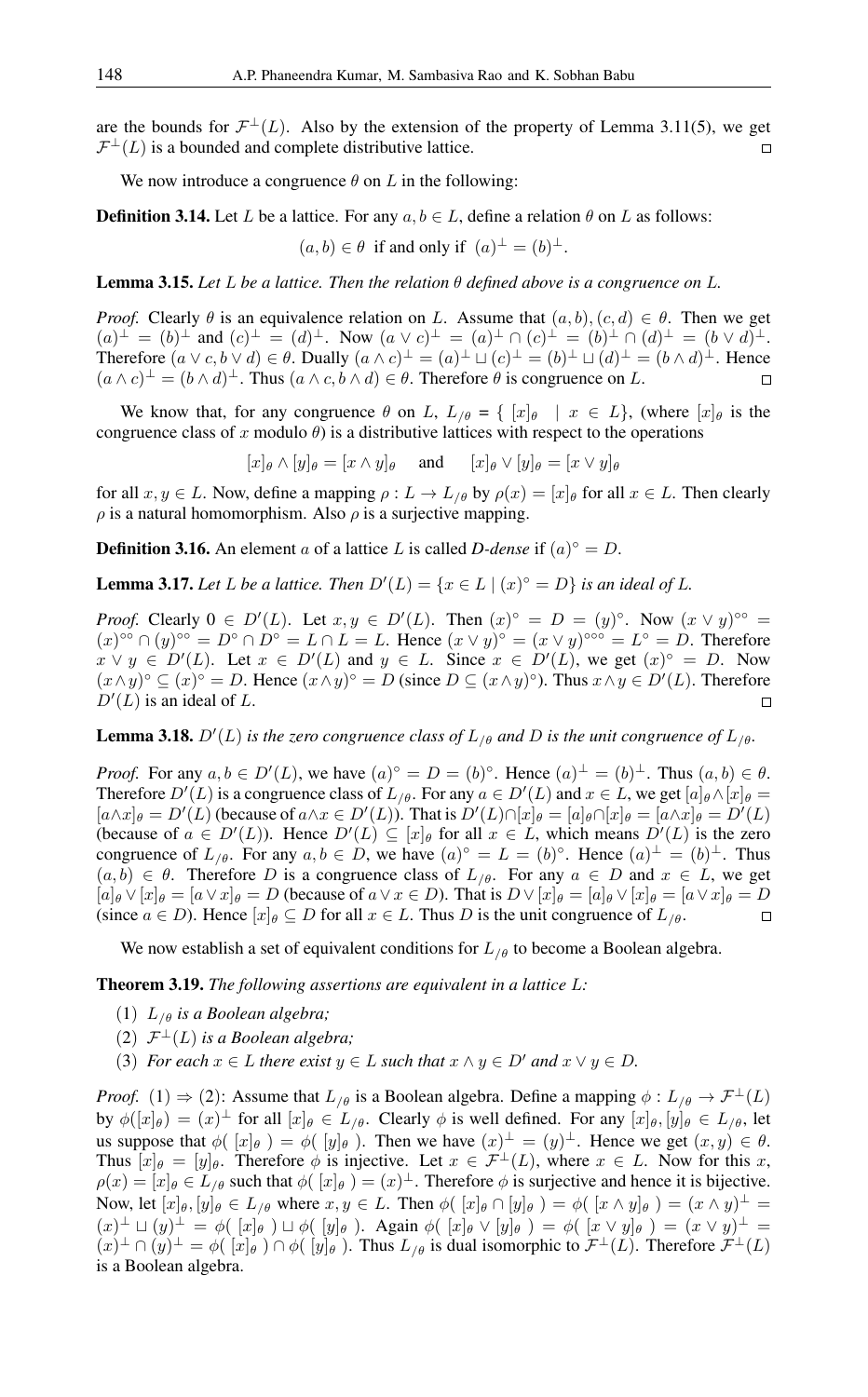$(2) \Rightarrow (3)$ : Assume that  $\mathcal{F}^{\perp}(L)$  is a Boolean algebra. Let  $x \in L$ . Then  $(x)^{\perp} \in \mathcal{F}^{\perp}(L)$ . Since  $\mathcal{F}^{\perp}(L)$  is a Boolean algebra, there exists  $(y)^{\perp} \in \mathcal{F}^{\perp}(L)$  such that  $(x \vee y)^{\perp} = (x)^{\perp} \cap (y)^{\perp} =$  $(1)^{\perp} = D$  and  $(x \wedge y)^{\perp} = (x)^{\perp} \sqcup (y)^{\perp} = (0)^{\perp} = L$ . Hence  $x \vee y \in D$  and  $(x \wedge y)^{\circ} = D$  from Proposition 3.12. Therefore  $x \lor y \in D$  and  $x \land y \in D'(L)$ .  $(3) \Rightarrow (1)$ : Assume the condition (3). Let  $[x]_{\theta} \in L_{/\theta}$  where  $x \in L$ . Then there exists  $x' \in L$ such that  $x \wedge x' \in D'(L)$  and  $x \vee x' \in D$ . Hence  $[x]_{\theta} \cap [x']_{\theta} = [x \wedge x']_{\theta} = D'(L)$  also  $[x]_\theta \vee [x']_\theta = [x \vee x']_\theta = D$ . Therefore  $L_{/\theta}$  is a Boolean algebra.  $\Box$ 

#### 4 D-prime and D-irreducible elements

In this section, the concepts of D-prime elements and D-irreducible elements are introduced, in terms of divisibility given in lattices. Finally, these elements are characterized in term of prime filters and maximal filters of lattices respectively.

**Definition 4.1.** An element  $0 \neq a \in L$  is called *D-prime* if it satisfies the following property:

$$
(a|b \lor c)_D
$$
 implies that  $(a|b)_D$  or  $(a|c)_D$ 

In the following theorem, D-prime elements are characterized.

Theorem 4.2. *Let* a *be a non-dense element of a lattice* L*. Then* a *is a* D*-prime element of* L *if* and only if  $(a)^\perp$  is a prime filters of L.

*Proof.* Let a be a non-dense element of L. Assume that a is a D-prime element of L. Let  $x, y \in L$ be such that  $x \vee y \in (a)^{\perp}$ . Then  $(a|x \vee y)_{D}$ . Since a is a D-prime element of L, we get  $(a|x)_{D}$ or  $(a|y)_D$ . Hence  $x \in (a)^{\perp}$  or  $y \in (a)^{\perp}$ . Therefore  $(a)^{\perp}$  is a prime filter of L. Conversely suppose that  $(a)^\perp$  is a prime filter of L. Let  $x, y \in L$  and  $(a|x \vee y)_D$ . Then  $x \vee y \in (a)^\perp$ . Since  $(a)^{\perp}$  is prime, we get either  $x \in (a)^{\perp}$  or  $y \in (a)^{\perp}$ . Hence  $(a|x)_D$  or  $(a|y)_D$ . Therefore a is a D-prime element of L.  $\Box$ 

Next, the concept of D-irreducible elements is introduced.

**Definition 4.3.** A non-dense element a of a lattice L is called D-irreducible if  $(a)^\circ = (b \vee c)^\circ$ then either  $(b)^\circ = D$  or  $(c)^\circ = D$ .

Lemma 4.4. *Every* D*-dense element of a lattice* L *is a* D*-irreducible element.*

*Proof.* Let d be a D-dense element of L. Suppose  $(d)^\circ = (b \vee c)^\circ$  for some  $b, c \in L$ . Now  $(b)$ <sup>o</sup>°  $\cap$   $(c)$ <sup>o</sup>°  $=$   $(b \vee c)$ <sup>o</sup>°  $=$   $(d)$ <sup>o</sup>°  $= D$ °  $= L$ . Hence  $L \subseteq (b)$ <sup>o</sup>° and  $L \subseteq (c)$ <sup>o</sup>°, which produces  $(b)$ <sup>oo</sup> = D and  $(c)$ <sup>oo</sup> = D. Thus  $(b)$ <sup>o</sup> = D and  $(c)$ <sup>o</sup> = D. Therefore d is a D-irreducible element.  $\Box$ 

D-irreducible elements are now characterized in the following:

**Theorem 4.5.** Let L be a lattice. Suppose  $a \in L$  be such that  $(a)^\circ \neq D$ . Then the following *assertions are equivalent:*

- (1) a *is* D*-irreducible;*
- (2) (*i*)  $(a)^{\perp}$  *is maximal among all proper filters of the form*  $(x)^{\perp}$ *,* (*ii*) *For any*  $x \in L$ ,  $(a)^\circ = (a \vee x)^\circ$  *implies*  $(x)^\circ = D$ .

*Proof.* (1)  $\Rightarrow$  (2) (*i*): Assume that *a* is *D*-irreducible. Suppose  $(a)^{\perp} \subseteq (b)^{\perp} \neq L$  for some  $b \in$ L. We have  $a \in (a)^{\perp} \subseteq (b)^{\perp}$ . Then  $(b|a)_D$ . Hence there exists  $c \in L$  such that  $(a)^\circ = (b \vee c)^\circ$ . Since a is D-irreducible, we get either  $(b)^\circ = D$  or  $(c)^\circ = D$ . Since  $(b)^\perp \neq L$ , by Proposition 3.12, we get  $(b)^\circ \neq D$ . Hence  $(c)^\circ = D$ . Now

$$
(c)° = D = (0)° \Rightarrow (b \lor c)° = (b \lor 0)°
$$

$$
\Rightarrow (a)° = (b)°
$$

$$
\Rightarrow (a)^\perp = (b)^\perp.
$$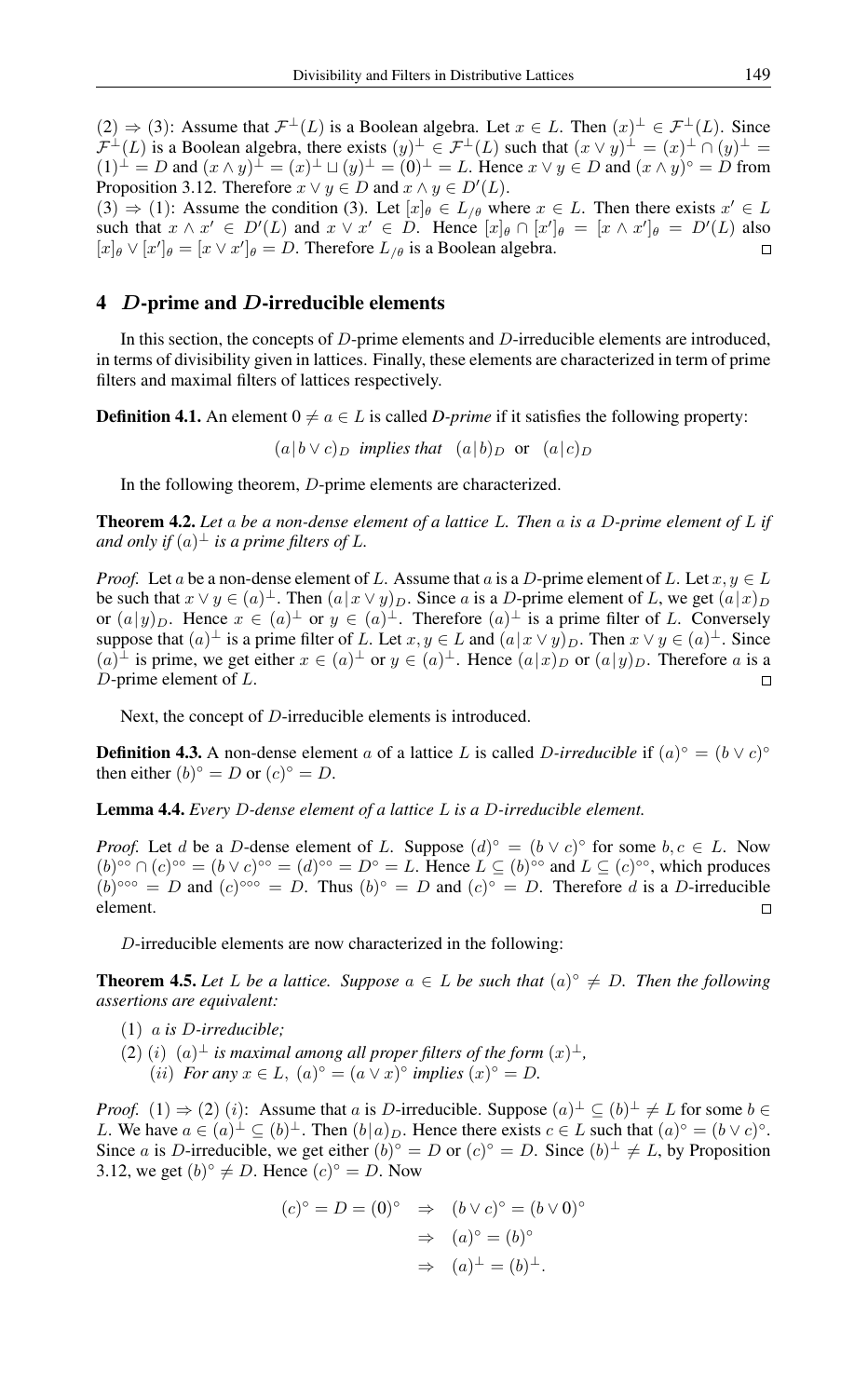Therefore  $(a)^{\perp}$  is maximal among all filters of the form  $(x)^{\perp}$ .

 $(1) \Rightarrow (2)$   $(ii)$ : Suppose  $(a)^\circ = (a \vee x)^\circ$  for some  $x \in L$ . Since a is a D-irreducible, we get either  $(a)^\circ = D$  or  $(x)^\circ = D$ . Since  $(a)^\circ \neq D$ , we must have  $(x)^\circ = D$ .

 $(2) \Rightarrow (1)$ : Assume the conditions  $(2)(i)$  and  $(2)(ii)$ . Let  $a \in L$  be such that  $(a)^\circ \neq D$ . Suppose  $(a)^\circ = (b \vee c)^\circ$  for some  $b, c \in L$ . Hence  $(c|a)_D$ . So we get  $a \in (c)^\perp$  and hence  $(a)^\perp \subseteq (c)^\perp$ . Since  $(a)^{\perp}$  is maximal, we get either  $(a)^{\perp} = (c)^{\perp}$  or  $(c)^{\perp} = L$ . Suppose  $(a)^{\perp} = (c)^{\perp}$ . Then

$$
c \in (a)^{\perp} \Rightarrow (a|c)_{D}
$$
  
\n
$$
\Rightarrow (c)^{\circ} = (r \lor a)^{\circ} \text{ for some } r \in L
$$
  
\n
$$
\Rightarrow (c \lor b)^{\circ} = (r \lor a \lor b)^{\circ}
$$
  
\n
$$
\Rightarrow (a)^{\circ} = (r \lor a \lor b)^{\circ}
$$
  
\n
$$
\Rightarrow (r \lor b)^{\circ} = D \text{ form condition } 2(ii)
$$
  
\n
$$
\Rightarrow (b)^{\circ} = D. \text{ since } (b)^{\circ} \subseteq (r \lor b)^{\circ}
$$

Suppose  $(c)^{\perp} = L$ . Then we get the following consequence:

$$
(c)^{\perp} = L \Rightarrow 0 \in (c)^{\perp}
$$
  
\n
$$
\Rightarrow (c|0)_{D}
$$
  
\n
$$
\Rightarrow (0)^{\circ} = (c \lor r)^{\circ} \text{ for some } r \in L
$$
  
\n
$$
\Rightarrow D = (c \lor r)^{\circ}.
$$

Hence  $(c)^\circ \subseteq (c \vee r)^\circ = D$ . Thus  $(c)^\circ = D$ . Therefore a is D-irreducible.

Theorem 4.6. *Every* D*-irreducible element of a lattice* L *is a* D*-prime element.*

*Proof.* Let  $a \in L$ . Suppose a is a D-dense element of L. That is  $(a)^\circ = D$ . Then by Lemma 4.4, a is D-irreducible. Suppose a is not a D-dense element of L. That is  $(a)^\circ \neq D$ . Assume that a is a D-irreducible element of L. Then by Theorem 4.5, we get that  $(a)^{\perp}$  is a maximal among all proper filters of the form  $(r)^{\perp}$ , where  $r \in L$ . Choose  $x, y \in L$  such that  $x \notin (a)^{\perp}$  and  $y \notin (a)^{\perp}$ . Hence  $(a)^{\perp} \subset (a)^{\perp} \sqcup (x)^{\perp} \subseteq (a \wedge x)^{\perp}$  and also  $(a)^{\perp} \subset (a \wedge y)^{\perp}$ . By the maximality of  $(a)^{\perp}$ , we get  $(a \wedge x)^{\perp} = L$  and  $(a \wedge y)^{\perp} = L$ . Now

$$
L = L \cap L = (a \wedge x)^{\perp} \cap (a \wedge y)^{\perp}
$$
  
= { $(a)^{\perp} \sqcup (x)^{\perp}$ } \cap { $(a)^{\perp} \sqcup (y)^{\perp}$ }  
=  $(a)^{\perp} \sqcup (x)^{\perp} \cap (y)^{\perp}$ }  
=  $(a)^{\perp} \sqcup (x \wedge y)^{\perp}$ .

If  $x \vee y \in (a)^{\perp}$ , then  $(x \vee y)^{\perp} \subseteq (a)^{\perp}$ . Hence  $(a)^{\perp} = L$ , which is a contradiction. Thus  $(a)^{\perp}$  is a prime filter of  $L$ . Therefore by Theorem 4.2,  $a$  is a  $D$ -prime element of  $L$ .

**Acknowledgements:** The authors would like to thank the referee for his valuable suggestions and comments that improved the presentation of this article.

### <span id="page-7-0"></span>References

- <span id="page-7-1"></span>[1] G. Birkhoff, *Lattice theory*, Amer. Math. Soc. Colloq. XXV, Providence, (1967), U.S.A.
- <span id="page-7-4"></span>[2] S. Burris and H.P. Sankappanavar, *A course in Universal Algebra*, Springer Verlag, (1981).
- <span id="page-7-3"></span>[3] W.H. Cornish, *Normal lattices*, Jour. Austal. Math., Soc., 14 (1972), 200-215.
- <span id="page-7-2"></span>[4] M. Mandelker, Relative annihilators in lattices, Duke Mathematical Journal 37 (1970), pp. 377-386.
- [5] Y.S. Pawar and I.S. Shaikl, *Congruence relations on almost distributive lattices*, Southeast Asian Bull. Math. 36 (4) (2012), 518-528.
- [6] M. Sambasiva Rao, *Divisibility and ideals in distributive lattices*, Southeast Asian Bull. Math. 37 (2013), 763-770.
- [7] M. Sambasiva Rao, *Disjuntive ideals of distributive lattices*, Acta Math. Vietnam., 40 (2015), 672-682.

$$
\Box
$$